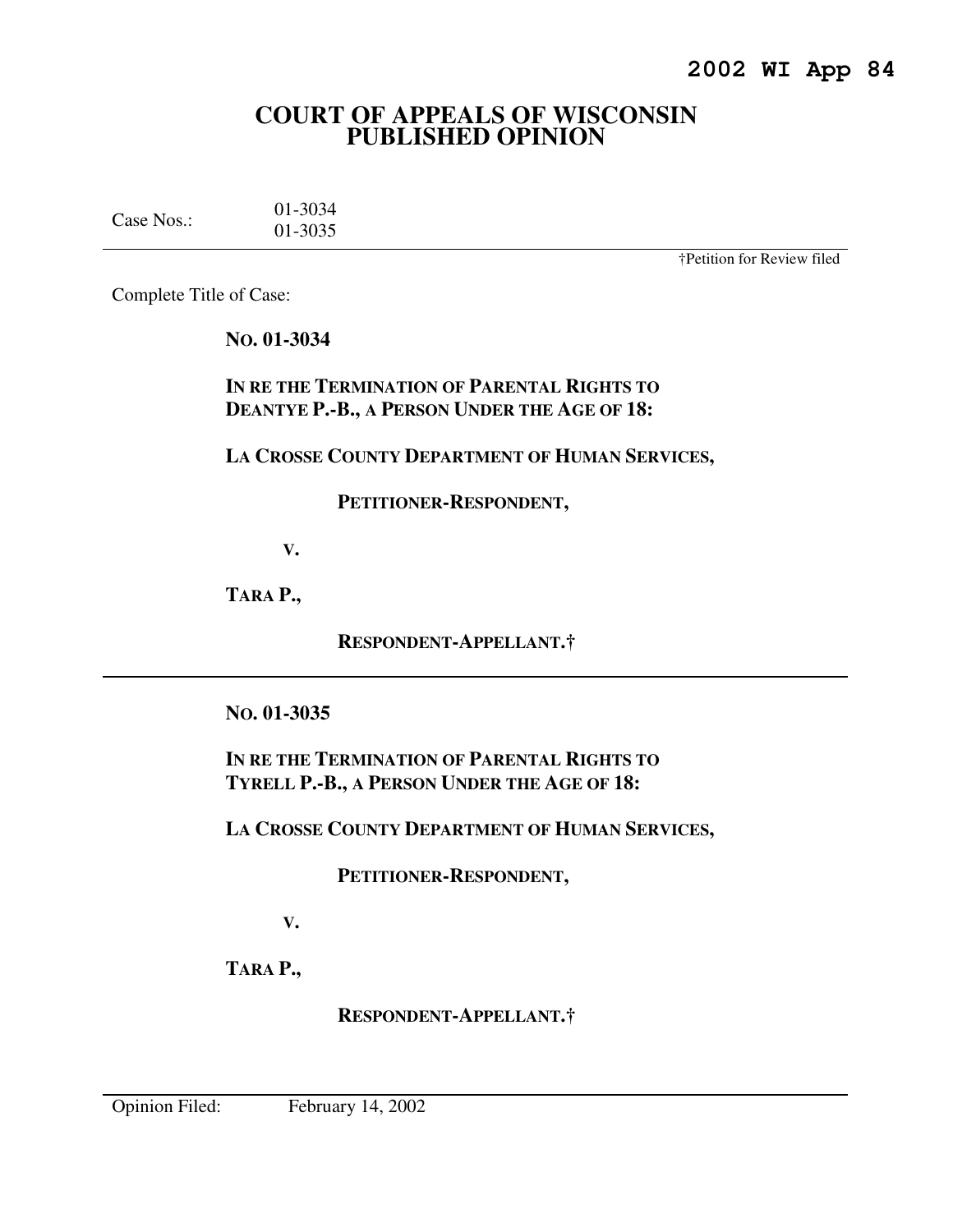| Oral Argument:                             |                                                                                                                                                                                                                                                                                                                                                             |
|--------------------------------------------|-------------------------------------------------------------------------------------------------------------------------------------------------------------------------------------------------------------------------------------------------------------------------------------------------------------------------------------------------------------|
| <b>JUDGES:</b><br>Concurred:<br>Dissented: | Dykman, Deininger and Lundsten, JJ.                                                                                                                                                                                                                                                                                                                         |
| Appellant<br><b>ATTORNEYS:</b>             | On behalf of the respondent-appellant, the cause was submitted on the<br>briefs of Tim Provis, Madison.                                                                                                                                                                                                                                                     |
| Respondent<br>ATTORNEYS:                   | On behalf of the petitioner-respondent, the cause was submitted on the<br>brief of <i>David L. Lange</i> , Deputy Corporation Counsel for La Crosse<br>County.<br>On behalf of Deantye P.-B. and Tyrell P.-B., the cause was submitted on<br>the brief of <i>Janet A. Jenkins</i> , guardian ad litem, of <i>Johns &amp; Flaherty</i> ,<br>S.C., La Crosse. |

Submitted on Briefs: January 17, 2002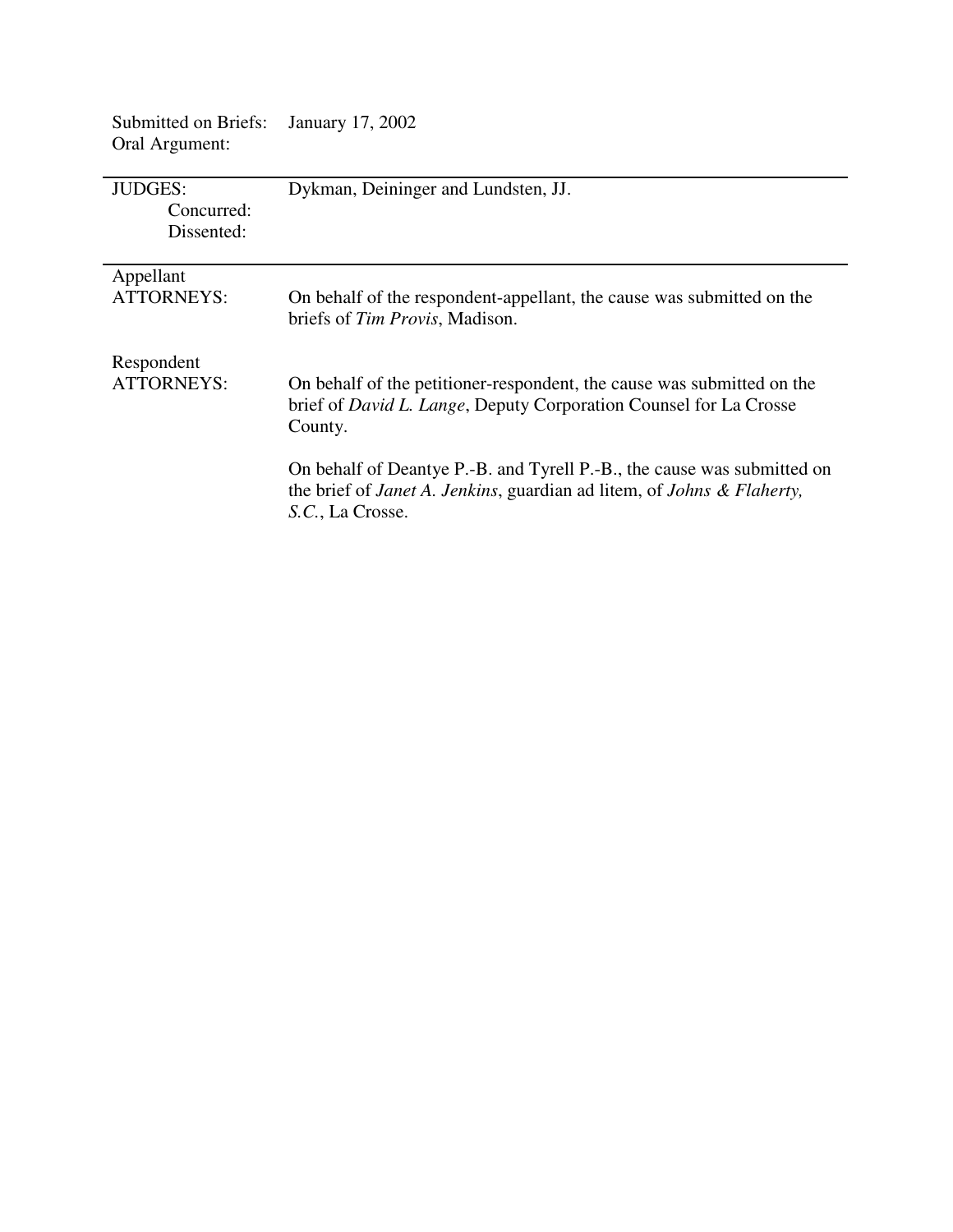# **2002 WI App 84**

# **COURT OF APPEALS DECISION DATED AND FILED**

## **February 14, 2002**

**Cornelia G. Clark Clerk of Court of Appeals**

#### **NOTICE**

 **This opinion is subject to further editing. If published, the official version will appear in the bound volume of the Official Reports.** 

**A party may file with the Supreme Court a petition to review an adverse decision by the Court of Appeals.** *See* **WIS. STAT. § 808.10 and RULE 809.62.** 

**Appeal Nos. 01-3034 01-3035 STATE OF WISCONSIN IN COURT OF APPEALS** 

**Cir. Ct. Nos. 00-TP-70 00-TP-71**

#### **NO. 01-3034**

## **IN RE THE TERMINATION OF PARENTAL RIGHTS TO DEANTYE P.-B., A PERSON UNDER THE AGE OF 18:**

### **LA CROSSE COUNTY DEPARTMENT OF HUMAN SERVICES,**

### **PETITIONER-RESPONDENT,**

 **V.** 

**TARA P.,** 

 **RESPONDENT-APPELLANT.** 

**NO. 01-3035** 

**IN RE THE TERMINATION OF PARENTAL RIGHTS TO TYRELL P.-B., A PERSON UNDER THE AGE OF 18:** 

**LA CROSSE COUNTY DEPARTMENT OF HUMAN SERVICES,** 

 **PETITIONER-RESPONDENT,**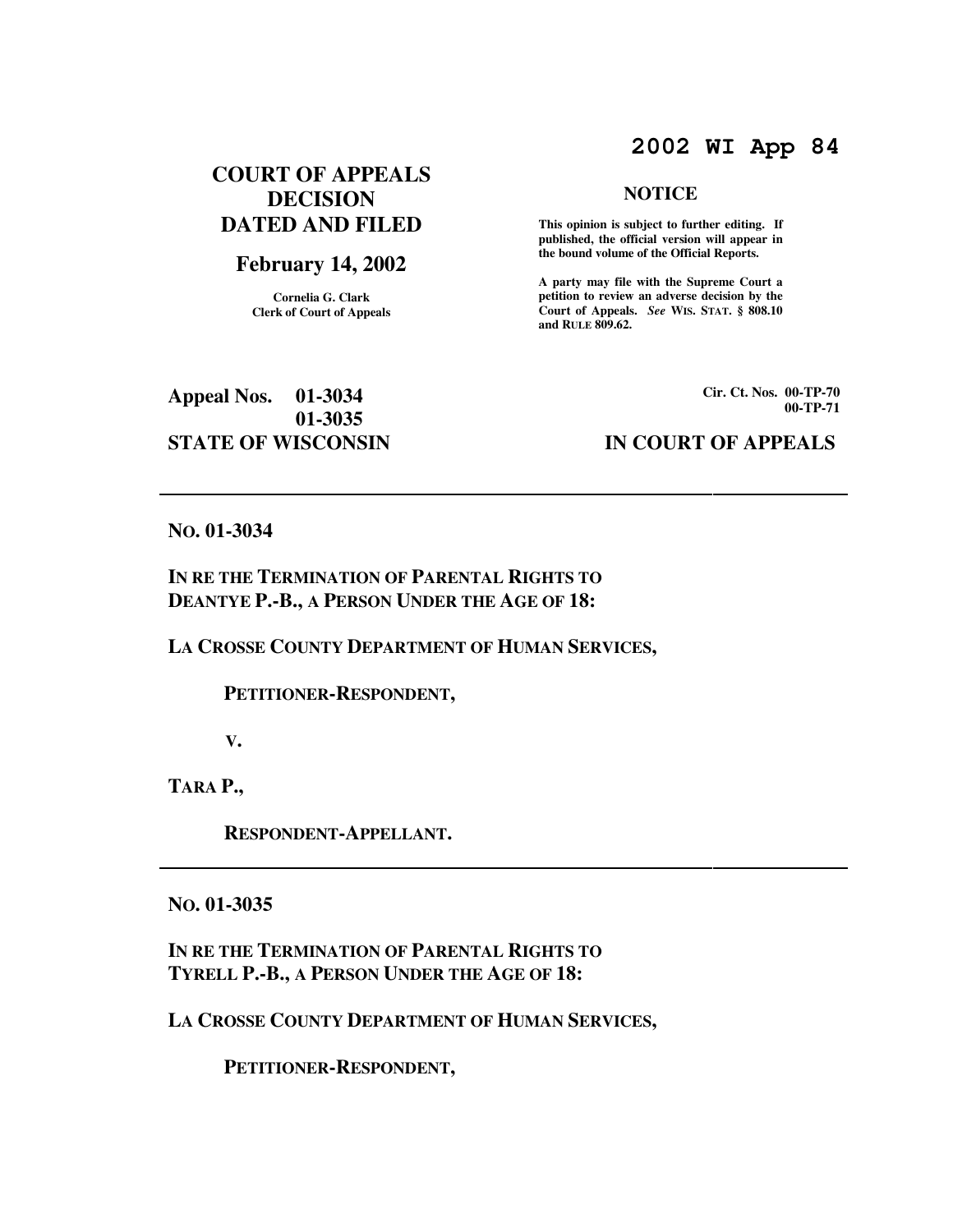**V.** 

## **TARA P.,**

 $\overline{a}$ 

 **RESPONDENT-APPELLANT.** 

 APPEAL from orders of the circuit court for La Crosse County: DALE T. PASELL, Judge. *Affirmed*.

Before Dykman, Deininger and Lundsten, JJ.

¶1 LUNDSTEN, J. Tara P. appeals two orders of the circuit court terminating her parental rights to two of her children. Tara P. alleges that the circuit court erred at her termination of parental rights trial by allowing admission of evidence pertaining to events that occurred prior to the CHIPS dispositional orders.<sup>1</sup> For the reasons that follow, we affirm.<sup>2</sup>

## *Background*

¶2 In April of 1998, Tara P.'s children were removed and held in emergency foster care on the basis that Tara "neglects, refuses or is unable for reasons other than poverty to provide necessary care, food, clothing, medical or dental care or shelter so as to seriously endanger the physical health" of her children. *See* WIS. STAT. § 48.13(10). Two weeks later, the La Crosse County Human Services Department filed two petitions for protection or services on

<sup>&</sup>lt;sup>1</sup> CHIPS is an acronym for "child in need of protection or services." *See* WIS. STAT. § 48.13 (1999-2000). All references to the Wisconsin Statutes are to the 1999-2000 version unless otherwise noted.

 $2$  This appeal was originally a one-judge appeal; it was converted to a three-judge panel by order of the Chief Judge of the Court of Appeals. *See* WIS. STAT. RULE 809.41(3).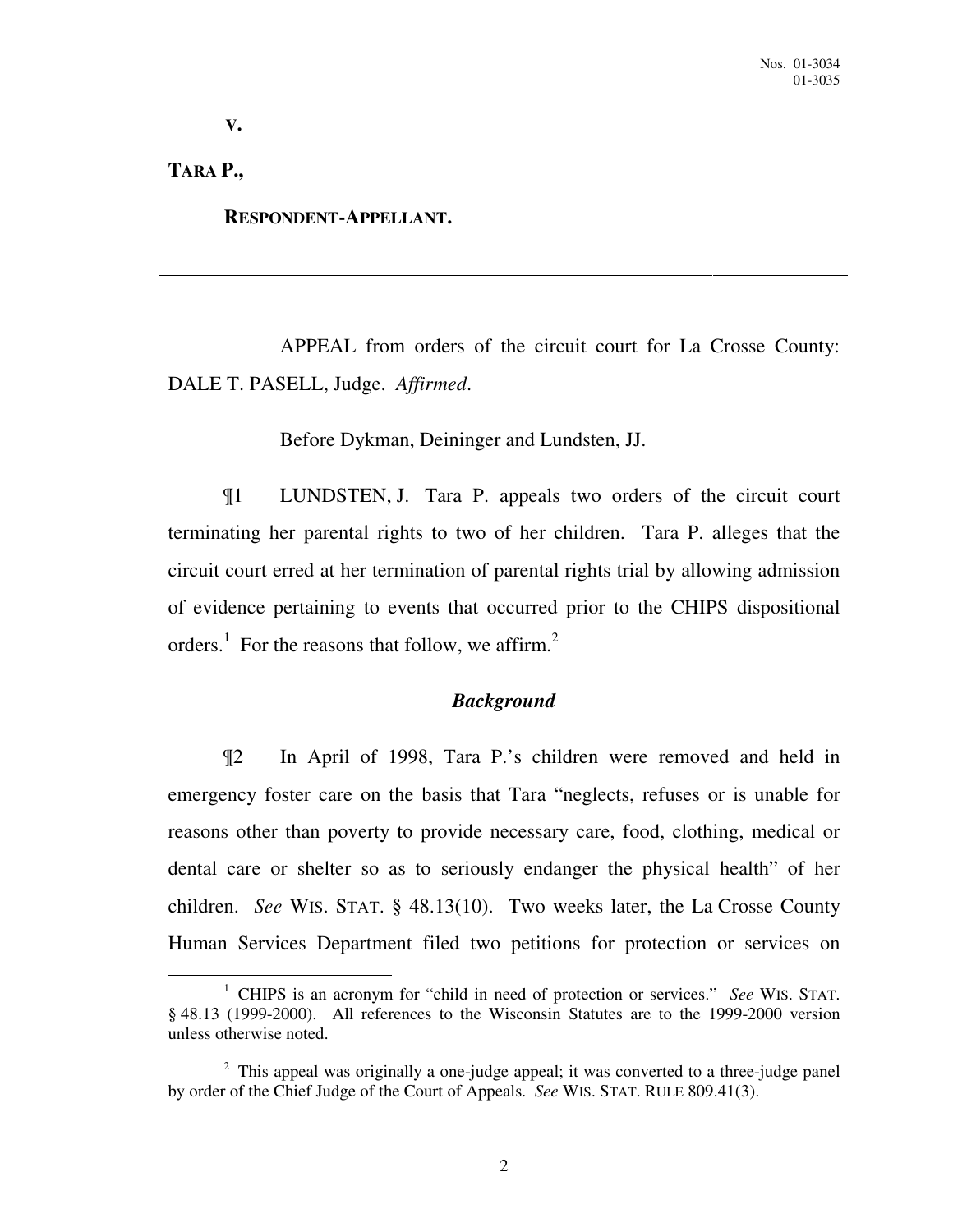behalf of the children. Approximately ten weeks after that, the circuit court issued two CHIPS dispositional orders regarding Tara P.'s two children, one order for each child, finding both in need of protection or services. The orders set forth thirteen conditions the court believed were necessary for the safe return of the children to Tara P.'s home. The CHIPS dispositional orders were extended for a year in June of 1999 and for another year in June of 2000.

¶3 In November of 2000, La Crosse County petitioned to terminate Tara P.'s parental rights, alleging that the children were in continuing need of protection or services pursuant to WIS. STAT. § 48.415(2). Prior to the termination trial, Tara P. filed a motion in limine seeking to prohibit La Crosse County and the guardian ad litem from introducing evidence concerning matters occurring prior to the June 1998 CHIPS dispositional orders. The circuit court denied the motion. Specifically, the court ruled that evidence of facts referred to in the original petitions would be admissible, but it would consider objections to evidence relating to other events prior to the CHIPS dispositional orders.

¶4 At trial, La Crosse County presented evidence that the county made reasonable efforts to provide services ordered by the court, that Tara P. failed to meet all thirteen conditions for the safe return of her children, and that Tara P. was unlikely to meet these conditions in the following twelve-month period. The evidence included information relating to Tara P.'s parenting and certain actions taken by the County prior to the dispositional orders.

¶5 The jury found in favor of La Crosse County, and the circuit court entered orders terminating Tara P.'s parental rights to the two children.

3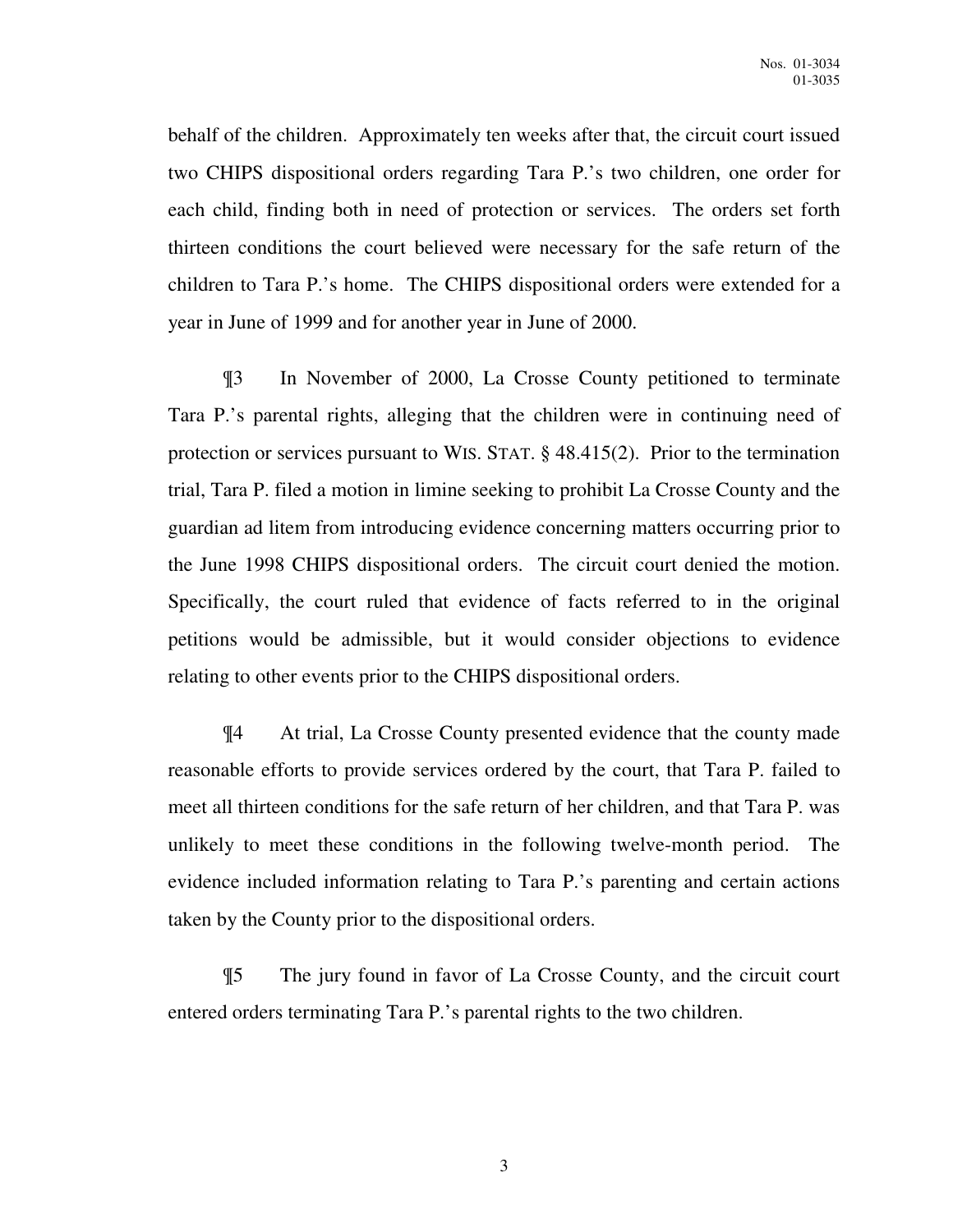## *Discussion*

¶6 The alleged error in this case involves the admission of evidence at a termination of parental rights trial regarding events that occurred prior to the CHIPS dispositional orders. We review a circuit court's decision to admit or exclude evidence under an erroneous exercise of discretion standard. *See Morden v. Continental AG*, 2000 WI 51, ¶81, 235 Wis. 2d 325, 611 N.W.2d 659. We will not upset a circuit court's decision to admit or exclude evidence if the decision has "'a reasonable basis' and was made 'in accordance with accepted legal standards and in accordance with the facts of record.'" *Lievrouw v. Roth*, 157 Wis. 2d 332, 348, 459 N.W.2d 850 (Ct. App. 1990) (citations omitted).

¶7 Tara P. asserts that the circuit court's decision to deny her motion in limine to exclude evidence of events occurring prior to the CHIPS dispositional orders runs afoul of our holding in *S.D.S. v. Rock County Department of Social Services*, 152 Wis. 2d 345, 448 N.W.2d 282 (Ct. App. 1989). We disagree.

¶8 At Tara P.'s termination trial, the following four elements were at issue:

- (1) Whether "the child has been adjudged to be a child or an unborn child in need of protection or services and placed, or continued in a placement, outside his or her home" for a cumulative total period of six months or longer pursuant to one or more court orders under one of the enumerated statutory sections;
- (2) Whether "the agency responsible for the care of the child and the family … has made a reasonable effort to provide the services ordered by the court";
- (3) Whether "the parent has failed to meet the conditions established for the safe return of the child to the home"; and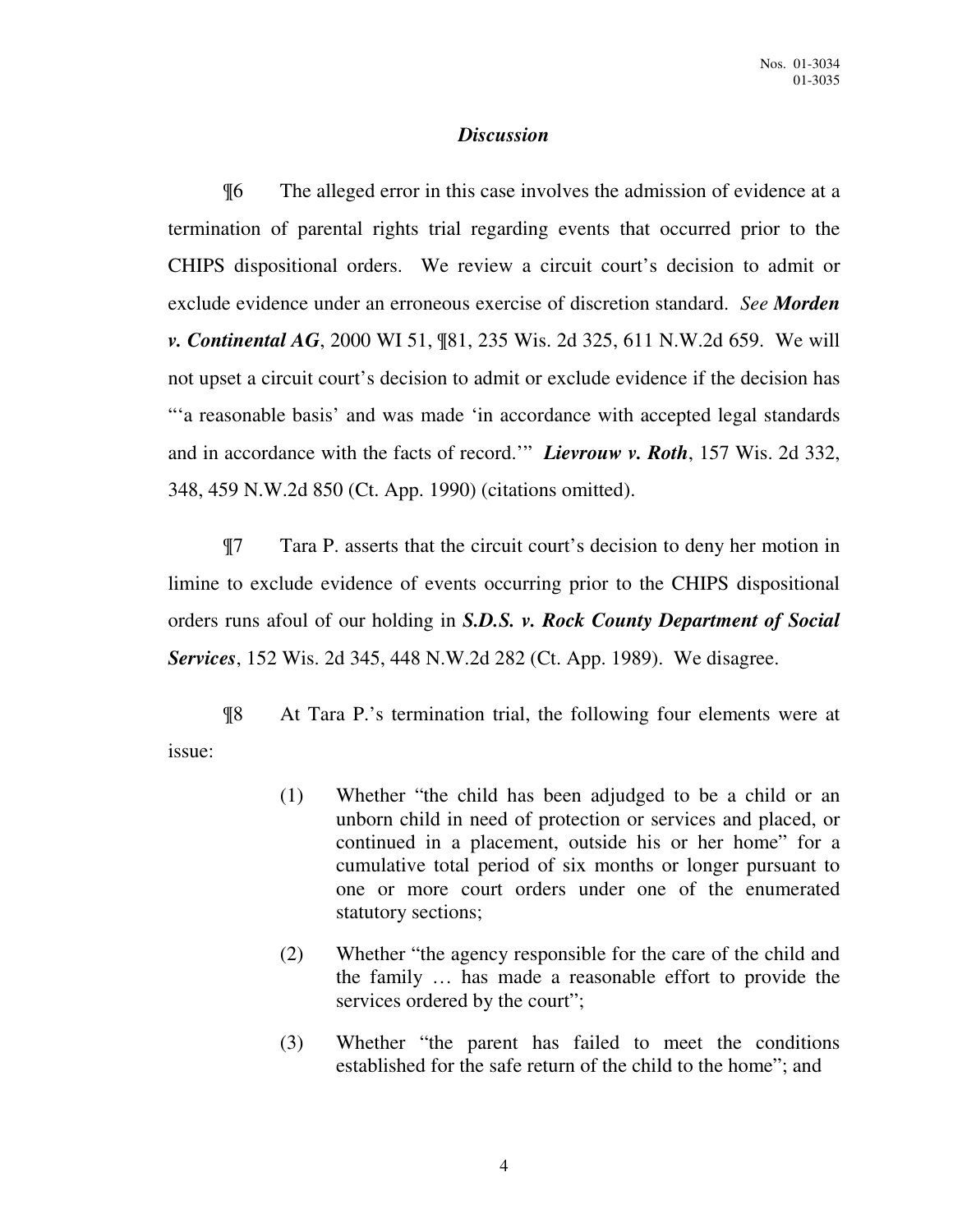(4) Whether "there is a substantial likelihood that the parent will not meet these conditions within the 12-month period following" the termination fact-finding hearing.

WIS. STAT. § 48.415(2)(a)2.b and 3; *see also* WIS JI—CHILDREN 324. The first of these elements was determined by the circuit court and the remaining three were determined by the jury.

¶9 Tara P. argues that a footnote in *S.D.S.* effectively holds that facts relating to a CHIPS dispositional proceeding under WIS. STAT. § 48.13(10) are not relevant to the elements determined by the jury at the termination proceeding. Tara P. focuses on the following language we have italicized in footnote 11 in *S.D.S.*:

> Our reversal of the pretrial order includes the findings of fact made at the fact-finding hearing in the CHIPS jurisdictional proceeding which the dispositional order incorporates. *The facts established at the fact-finding hearing in a CHIPS proceeding under sec. 48.13(10), Stats., that the parent has neglected, refused, or been unable for reasons other than poverty to provide the child with necessary care so as to seriously endanger the physical health of the child, is not* an element of or *relevant to termination under sec. 48.415(2)(c)*. The pertinent element for termination is that "the parent has substantially neglected, wilfully refused or been unable to meet the conditions established for the return of the child to the home." Those conditions are established in the dispositional hearing in a CHIPS proceeding, not at the preceding fact-finding hearing. *The burden is on the petitioner in a termination proceeding to establish by clear and convincing evidence that the parent has not met the conditions established for return of the child, not that the parent has neglected, refused, or been unable to provide the child with necessary care.*

**S.D.S.**, 152 Wis. 2d at 358 n.11 (emphasis added).<sup>3</sup>

 $\overline{a}$ 3 WISCONSIN STAT. § 48.415 (1987-88) was renumbered subsequent to the *S.D.S.* decision. The language of subsection (2)(c) can now be found at  $\S$  48.415(2)(a)3 with few substantive changes.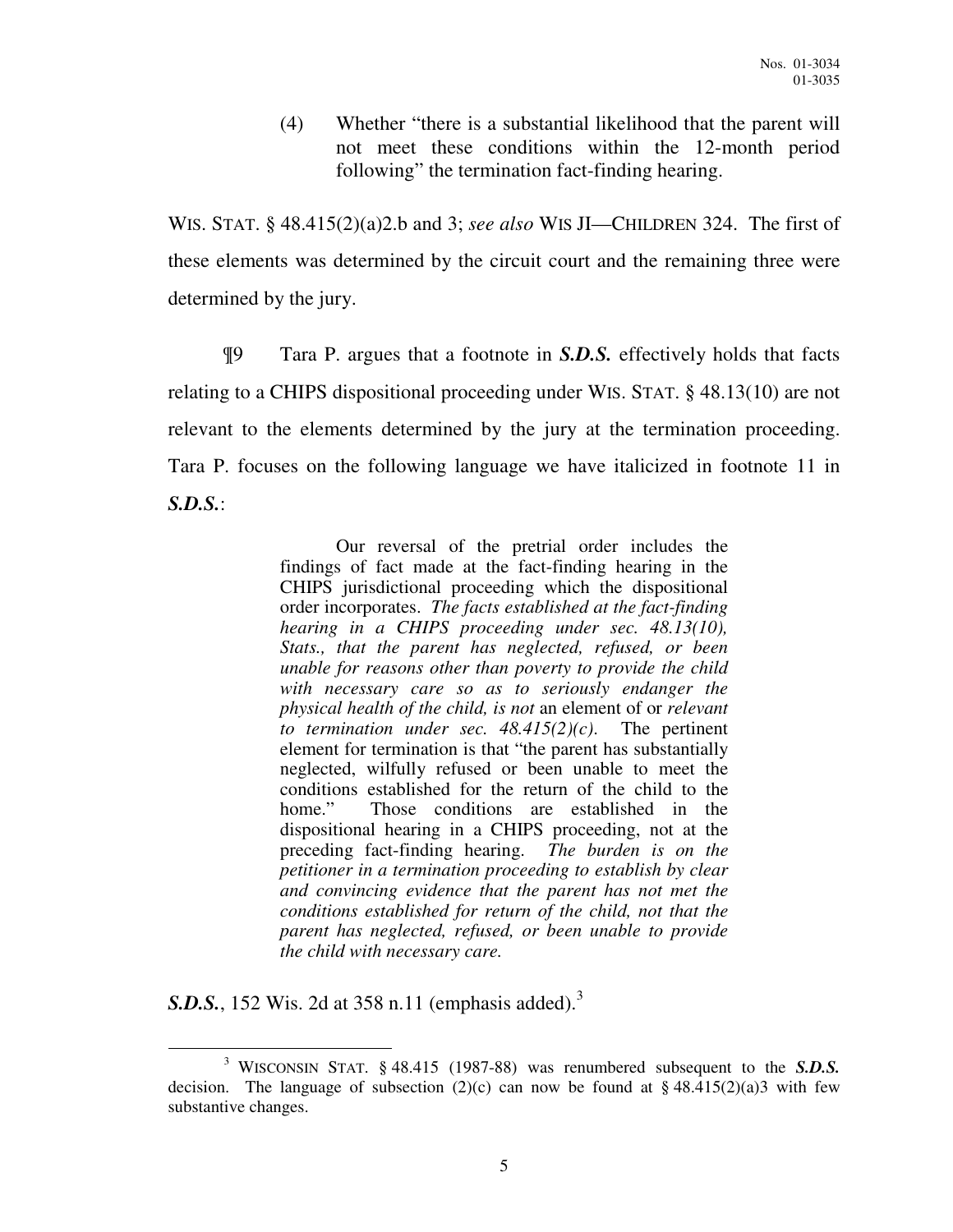¶10 Rather than address the parties' debate regarding the meaning of footnote 11 in *S.D.S.*, we resolve the dispute by holding that Tara P.'s interpretation of footnote 11, even if correct, constitutes dicta. Moreover, we agree with the circuit court in this case that the facts occurring prior to a CHIPS dispositional order are frequently relevant to the issues at a termination proceeding.

¶11 The text of *S.D.S.* relating to footnote 11 involves the topic of issue preclusion. We held there that the circuit court erred when it directed that findings supporting a CHIPS dispositional order must be accepted as true for purposes of a later termination proceeding. *Id.* at 355. We determined that issue preclusion should not be applied because of the "heavier burden of proof at the [later] factfinding hearing in the termination proceedings [compared with the earlier] CHIPS dispositional proceedings." *Id.* at 357. Accordingly, we held that the parents in *S.D.S.* had been wrongly denied an opportunity at the termination hearing to challenge earlier fact finding set forth in the CHIPS dispositional order. *See id.* at 357-58.

¶12 To the extent footnote 11 in *S.D.S.* can be read as suggesting that events preceding a CHIPS dispositional order are never relevant to a termination proceeding, such a reading is both dicta and plainly wrong. When the comments in the footnote are read as Tara P. suggests, they are dicta because they were "broader than necessary to determine" the issue preclusion question before us in *S.D.S. See State ex rel. Schultz v. Bruendl*, 168 Wis. 2d 101, 112, 483 N.W.2d 238 (Ct. App. 1992). The statements in the footnote, as interpreted by Tara P., are wrong because events occurring prior to a CHIPS dispositional order are frequently relevant at a termination proceeding.

6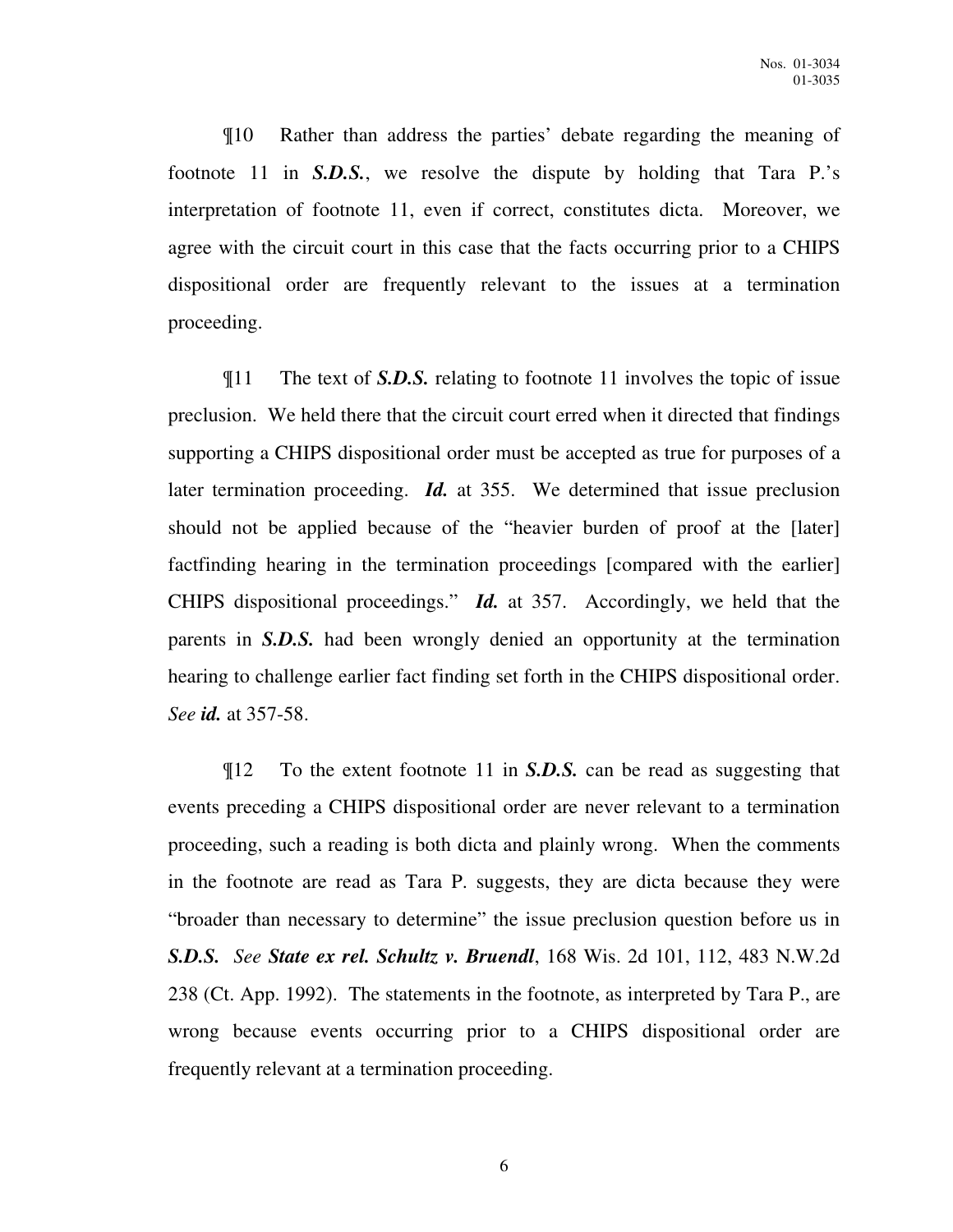¶13 Relevant evidence is that which has "any tendency to make the existence of any fact that is of consequence to the determination of the action more probable or less probable than it would be without the evidence." WIS. STAT. § 904.01. Among the elements La Crosse County was required to prove, by clear and convincing evidence, was that "there is a substantial likelihood that the parent will not meet these conditions within the 12-month period following" the termination fact-finding proceeding. *See* WIS. STAT. § 48.415(2)(a)2.b and 3. It is readily apparent that a history of parental conduct may be relevant to predicting a parent's chances of complying with conditions in the future, despite failing to do so to date. The instant case exemplifies how historical information can be relevant on this topic.

¶14 Apart from determining whether Tara P., since the dispositional orders were entered, failed to (1) maintain a clean, adequately furnished home, (2) establish a stable living environment, and (3) maintain employment, the jury was also asked to determine whether it was substantially likely that Tara P. would not meet these conditions in the next twelve-month period. La Crosse County presented evidence that Tara P., prior to the dispositional orders and while she had custody of her children, repeatedly failed to comply with requirements necessary to maintain public assistance benefits (benefits which would have provided money for housing and utilities) and repeatedly failed to keep appointments with Job Service, an employment training program. Tara P.'s long history of failing to take advantage of state-offered mechanisms to obtain housing and employment training, considered in conjunction with her current failure to meet the stable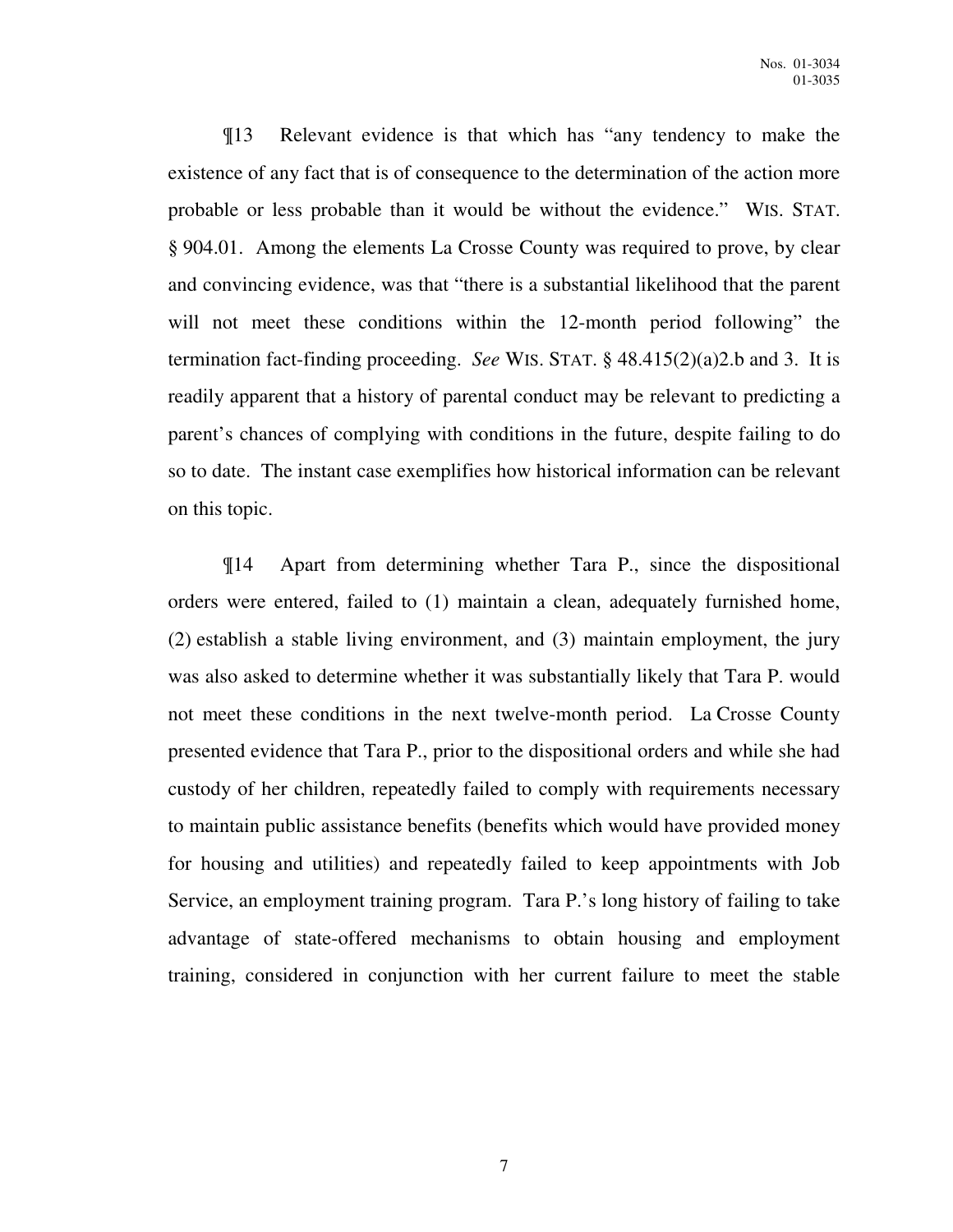housing and employment conditions, is evidence tending to show that Tara P. is unlikely to meet these conditions in the future. $4$ 

¶15 At the pretrial hearing on Tara P.'s motion in limine to exclude evidence of events occurring before the CHIPS dispositional orders, the circuit court correctly anticipated that evidence of events prior to the dispositional orders would be relevant to questions the jury would need to decide. Tara P. did not renew her objection at trial, either generally or with respect to specific evidence. We have reviewed the record and conclude that any such effort would have been futile in light of the obvious relevance of the evidence.

¶16 Therefore, we conclude that the circuit court made its ruling "in accordance with accepted legal standards and in accordance with the facts of record" by considering the relationship of the evidence at issue to the elements to be proven by La Crosse County in the termination proceeding. *See Lievrouw*, 157 Wis. 2d at 348.

¶17 Tara P. makes an alternative argument. Citing *State v. Alsteen*, 108 Wis. 2d 723, 324 N.W.2d 426 (1982), a case concerning the admissibility of other acts evidence under WIS. STAT.  $\S$  904.04(2),<sup>5</sup> she argues that "[t]he bad condition

 $\overline{a}$ 

<sup>&</sup>lt;sup>4</sup> We note that events predating dispositional orders may also be relevant to another issue at termination proceedings: whether a county department of social services made "reasonable" efforts to provide services ordered by a court.

<sup>&</sup>lt;sup>5</sup> WISCONSIN STAT. § 904.04(2) provides as follows:

OTHER CRIMES, WRONGS, OR ACTS. Evidence of other crimes, wrongs, or acts is not admissible to prove the character of a person in order to show that the person acted in conformity therewith. This subsection does not exclude the evidence when offered for other purposes, such as proof of motive, opportunity, intent, preparation, plan, knowledge, identity, or absence of mistake or accident.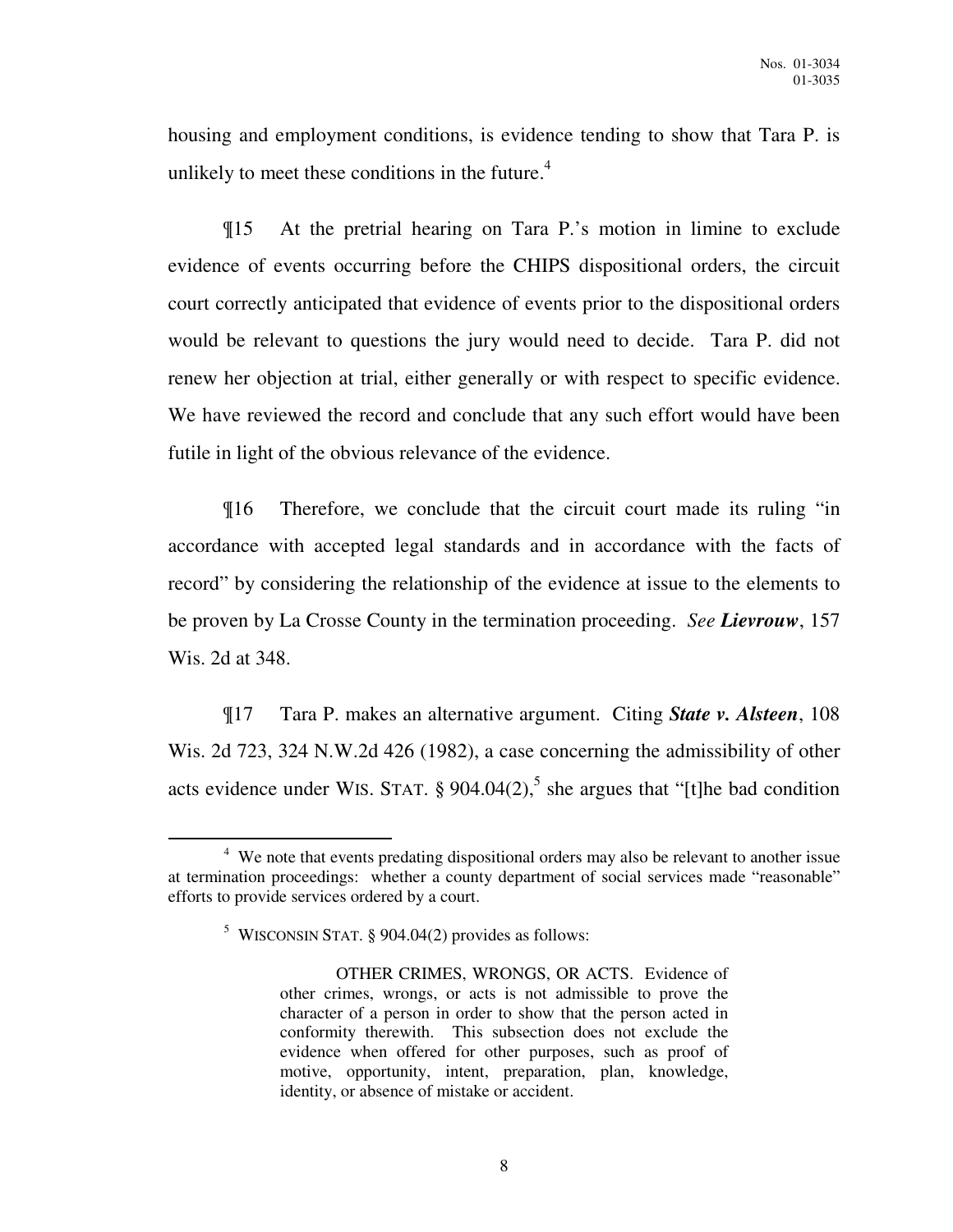of the home and the children and [her] seeming indifference to it … is evidence from which the jurors could conclude [she] has a character trait for neglect, i.e., she is a bad mother." This evidence, she argues, was inadmissible other acts evidence. We agree with Tara P. that this evidence was both offered as and used to show her character and propensity to be an unfit parent and the corresponding low likelihood that she would comply with conditions during the ensuing twelvemonth period. We disagree that it was inadmissible under § 904.04(2).

¶18 The other acts evidence statute is directed at preventing fact finders from unnecessary exposure to character and propensity evidence in the context of determining whether a party committed an alleged act. *See State v. Benoit*, 229 Wis. 2d 630, 639, 600 N.W.2d 193 (Ct. App. 1999). Exposure in this context endangers the longstanding principle that persons should be found liable based on evidence of the particular alleged act, not based on bad character or propensity to commit the type of act alleged. That concern is not applicable here. In determining whether "there is a substantial likelihood" that a parent will not meet conditions for the return of his or her children, a fact finder must necessarily consider the parent's relevant character traits and patterns of behavior, and the likelihood that any problematic traits or propensities have been or can be modified in order to assure the safety of the children.

¶19 Accordingly, we conclude that at the termination proceeding the circuit court properly denied Tara P.'s motion to exclude evidence of events that occurred prior to the CHIPS dispositional orders.

¶20 In closing, we stress that just as there is no blanket prohibition on evidence of events prior to a dispositional order, our present holding does not

9